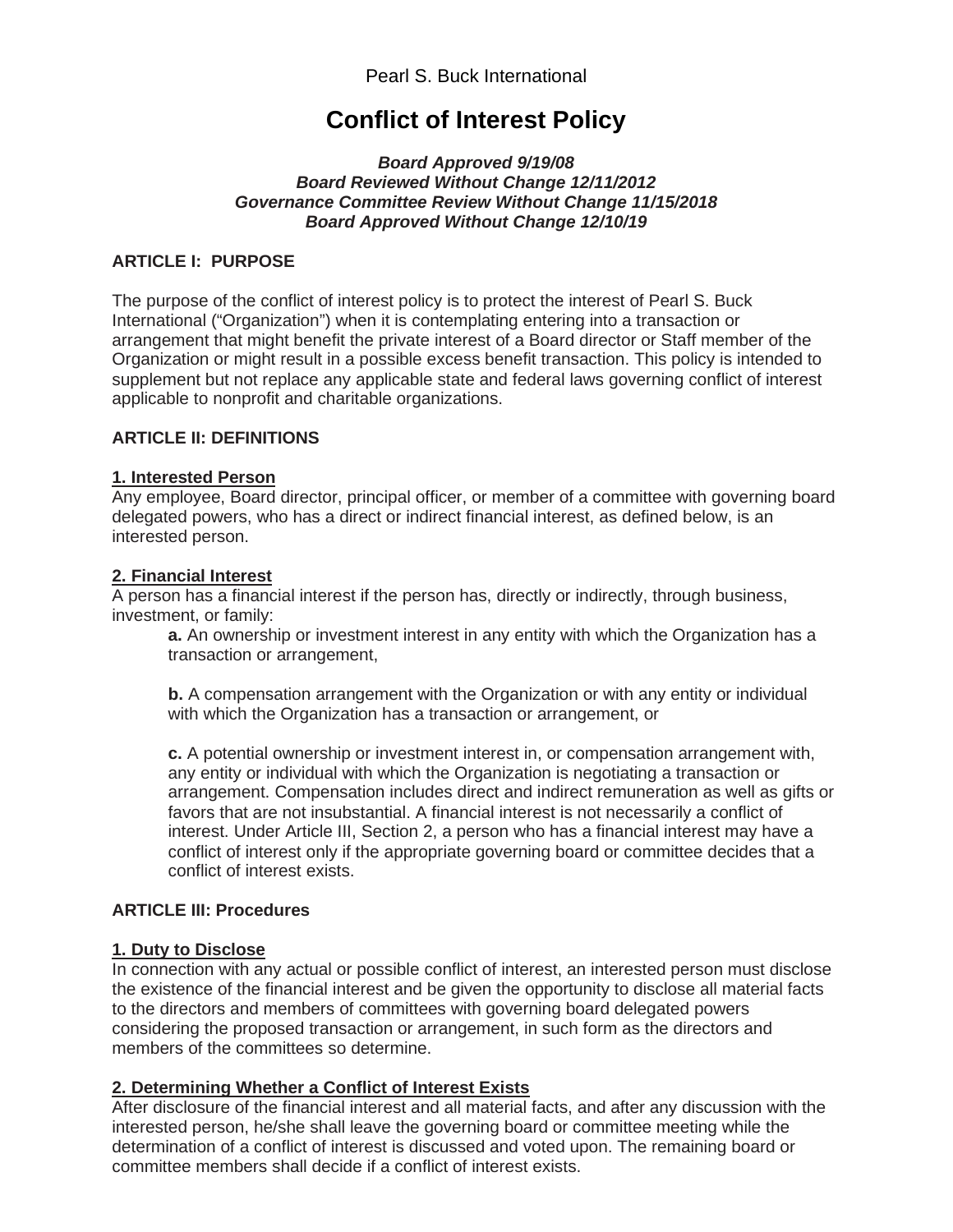## **3. Procedures for Addressing the Conflict of Interest**

**a.** An interested person may make a presentation at the governing board or committee meeting, but after the presentation, he/she shall leave the meeting during the discussion of, and the vote on, the transaction or arrangement involving the possible conflict of interest.

**b.** The chairperson of the governing board or committee shall, if appropriate, appoint a disinterested person or committee to investigate alternatives to the proposed transaction or arrangement.

**c.** After exercising due diligence, the governing board or committee shall determine whether the Organization can obtain with reasonable efforts a more advantageous transaction or arrangement from a person or entity that would not give rise to a conflict of interest.

**d.** If a more advantageous transaction or arrangement is not reasonably possible under circumstances not producing a conflict of interest, the governing board or committee shall determine by a majority vote of the disinterested directors whether the transaction or arrangement is in the Organization's best interest, for its own benefit, and whether it is fair and reasonable. In conformity with the above determination it shall make its decision as to whether to enter into the transaction or arrangement.

#### **4. Violations of the Conflicts of Interest Policy**

**a.** If the governing board or committee has reasonable cause to believe a member has failed to disclose actual or possible conflicts of interest, it shall inform the member of the basis for such belief and afford the member an opportunity to explain the alleged failure to disclose.

**b.** If, after hearing the member's response and after making further investigation as warranted by the circumstances, the governing board or committee determines the member has failed to disclose an actual or possible conflict of interest, it shall take appropriate disciplinary and corrective action.

## **ARTICLE IV: RECORDS OF PROCEEDINGS**

The minutes of the governing board and all committees with board delegated powers shall contain:

**a.** The names of the persons who disclosed or otherwise were found to have a financial interest in connection with an actual or possible conflict of interest, the nature of the financial interest, any action taken to determine whether a conflict of interest was present, and the governing boards or committee's decision as to whether a conflict of interest in fact existed.

**b.** The names of the persons who were present for discussions and votes relating to the transaction or arrangement, the content of the discussion, including any alternatives to the proposed transaction or arrangement, and a record of any votes taken in connection with the proceedings.

#### **ARTICLE V: COMPENSATION**

**a.** A voting member of the governing board who receives compensation, directly or indirectly, from the Organization for services is precluded from voting on matters pertaining to that member's compensation.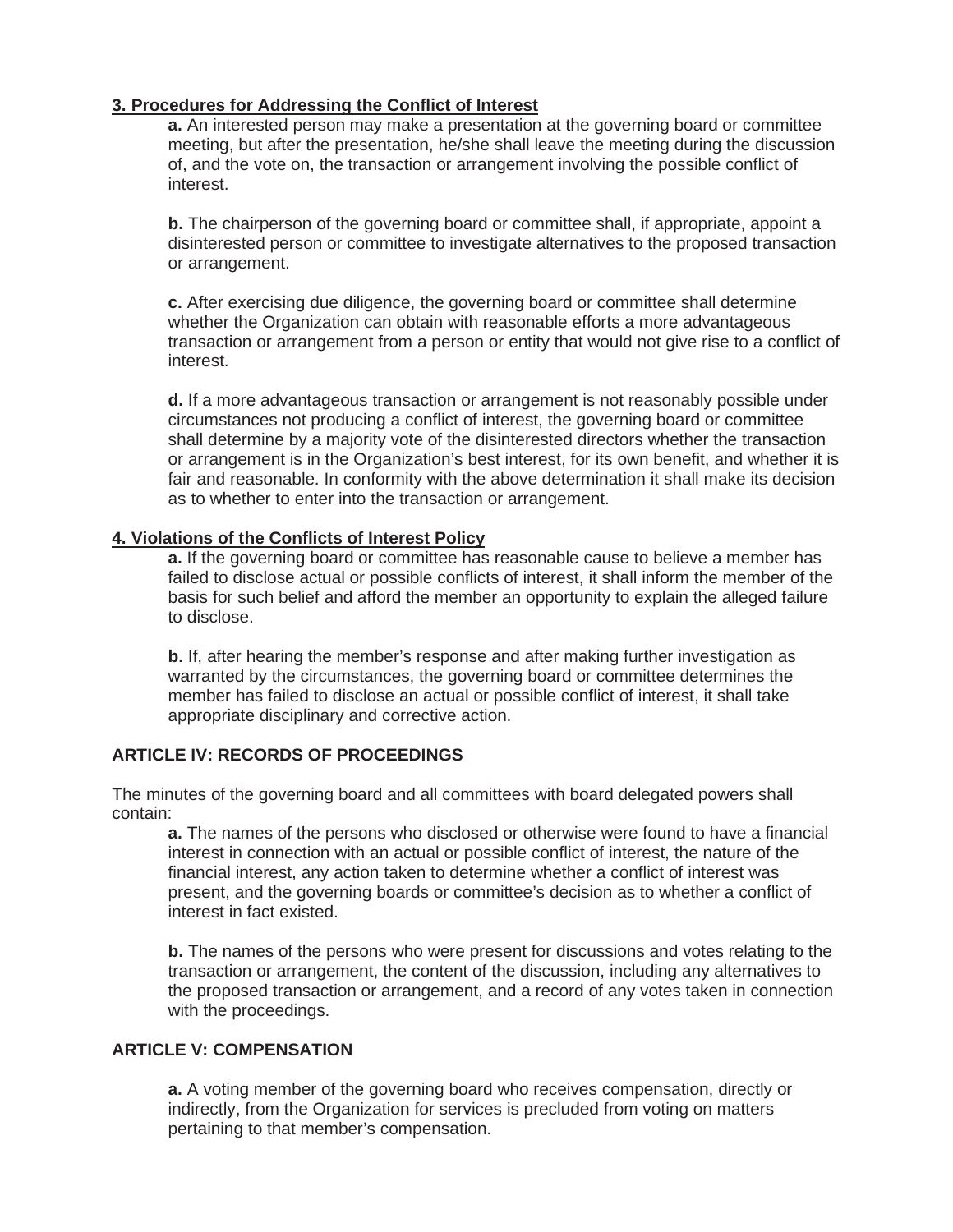**b.** A voting member of any committee whose jurisdiction includes compensation matters and who receives compensation, directly or indirectly, from the Organization for services is precluded from voting on matters pertaining to that member's compensation.

**c.** No voting member of the governing board or any committee whose jurisdiction includes compensation matters and who receives compensation, directly or indirectly, from the Organization, either individually or collectively, is prohibited from providing information to any committee regarding compensation.

## **ARTICLE VI: ANNUAL STATEMENTS**

Each employee, director, principal officer and member of a committee with governing board delegated powers shall annually sign a statement which affirms such person:

- **a.** Has received a copy of the conflicts of interest policy,
- **b.** Has read and understands the policy,
- **c.** Has agreed to comply with the policy, and

**d.** Understands the Organization is charitable and in order to maintain its federal tax exemption it must engage primarily in activities which accomplish one or more of its taxexempt purposes.

## **ARTICLE VII: PERIODIC REVIEWS**

To ensure the Organization operates in a manner consistent with charitable purposes and does not engage in activities that could jeopardize its tax-exempt status, periodic reviews shall be conducted. The periodic reviews shall, at a minimum, include the following subjects:

**a.** Whether compensation arrangements and benefits are reasonable, based on competent survey information and the result of arm's length bargaining.

**b.** Whether partnerships, joint ventures, and arrangements with management organizations conform to the Organization's written policies, are properly recorded, reflect reasonable investment or payments for goods and services, further charitable purposes and do not result in inurement, impermissible private benefit or in an excess benefit transaction.

## **ARTICLE VIII: USE OF OUTSIDE EXPERTS**

When conducting the periodic reviews as provided for in Article VII, the Organization may, but need not, use outside advisors. If outside experts are used, their use shall not relieve the governing board of its responsibility for ensuring periodic reviews are conducted.

## **ARTICLE IX: PENNSYLVANIA STATUTORY REQUIREMENTS**

At any time, the Pennsylvania Nonprofit Corporation Law, 15 Pa.C.S. § 5101, et seq., is amended or modified in any manner that renders any provision or requirement of this conflict of interest policy unlawful, the offending provisions of this conflict of interest policy shall be modified to conform to the applicable statutory language.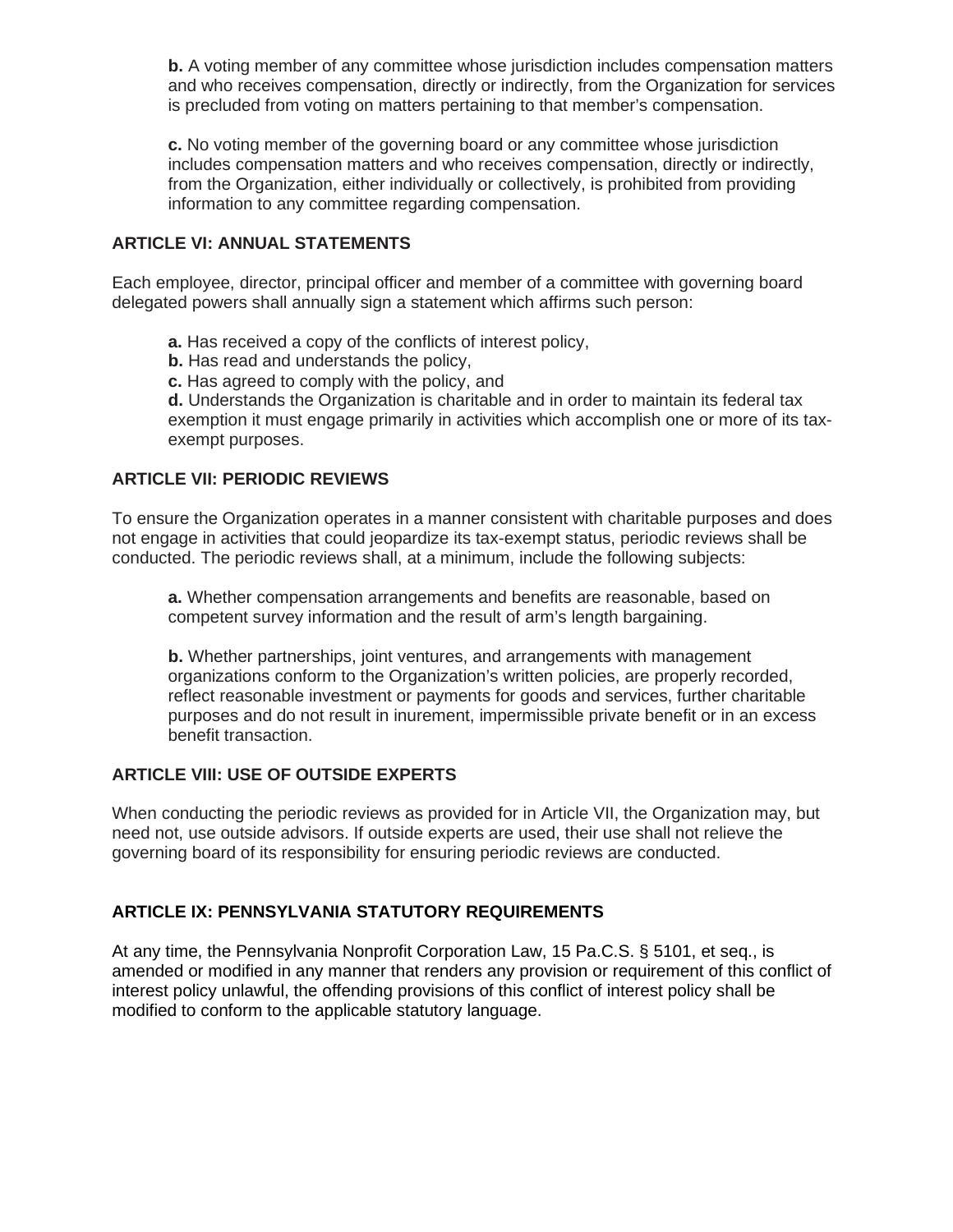Pearl S. Buck International

# **Annual Conflict of Interest Statement**

I, a/the duly elected or appointed

**EXECUTE:** [insert staff, board director, title of officer, or

committee member] of Pearl S. Buck International, do hereby certify as follows:

- 1. I have received a copy of the Conflict of Interest Policy of Pearl S. Buck International.
- 2. I have read and understand the Policy.
- 3. I have agreed to comply with the Policy and list any potential or existing conflicts of interest on the bottom of this page.
- 4. I understand Pearl S. Buck International is a charitable organization and in order to maintain its federal tax exemption it must engage primarily in activities which accomplish one or more of its tax-exempt purposes.

IN WITNESS WHEREOF, I have executed this Annual Statement this

day of , 20 .

Name:

Title: **The Community of the Community of the Community of the Community of the Community of the Community of the Community of the Community of the Community of the Community of the Community of the Community of the Commun**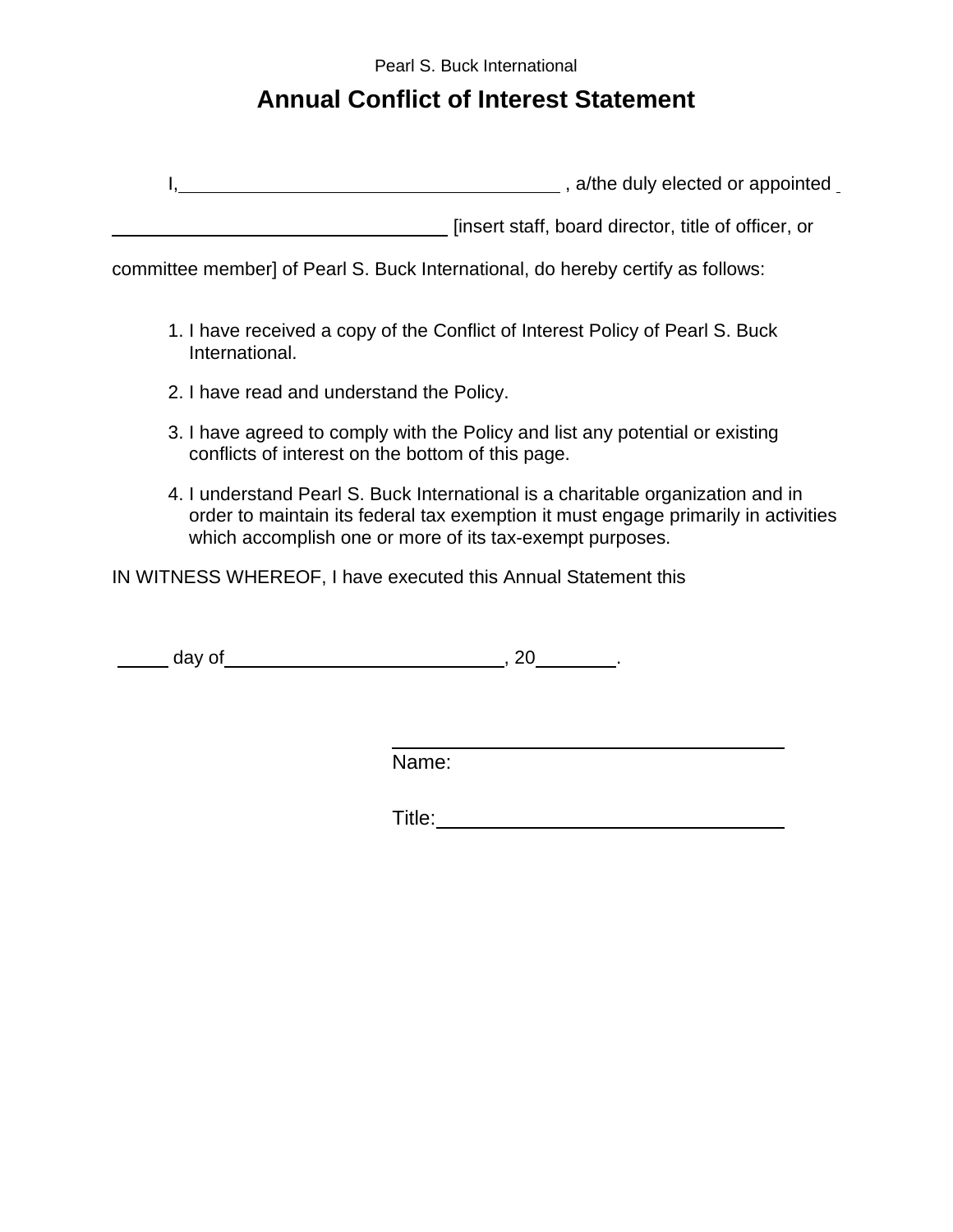# **Conflict of Interest Disclosure Statement**

*Please complete the questionnaire, below, indicating any actual or potential conflicts of interest. If you answer "yes" to any of the questions, please provide a written description of the details of the specific action or transaction in the space allowed. Attach additional sheets as needed.*

I. Financial Interests - A conflict may exist where an interested party, or a relative or business associate of an interested party, directly or indirectly benefits or profits as a result of a decision made or transaction entered into by the organization.

| Please indicate, during the past 12 months:                                                                                                                                                                  |           |
|--------------------------------------------------------------------------------------------------------------------------------------------------------------------------------------------------------------|-----------|
| Has the organization contracted to purchase or lease goods, services, or property<br>from or otherwise had a direct business relationship with you, or from any of your<br>relatives or business associates? | Yes       |
| If yes, please describe:                                                                                                                                                                                     | <b>No</b> |
| Has the organization purchased an ownership interest in or invested in a business<br>entity owned by you, or owned by any of your relatives or business associates?                                          | Yes       |
| If yes, please describe:                                                                                                                                                                                     | <b>No</b> |
| Has the organization offered employment to you, or to any of your relatives or<br>business associates, other than a person who was already employed by the                                                   | Yes       |
| organization?<br>If yes, please describe:                                                                                                                                                                    | <b>No</b> |
| Have you, or have any of your relatives or business associates,<br>been provided<br>with a gift, gratuity or favor, of a substantial nature, from a person or entity which                                   | Yes       |
| does business, or seeks to do business, with the organization?<br>If yes, please describe:                                                                                                                   | <b>No</b> |
| Have you, or any of your relatives or business associates, been gratuitously<br>provided use of the facilities, property, or services of the organization or received a                                      | Yes       |
| grant, loan or other financial assistance from the organization?<br>If yes, please describe:                                                                                                                 | <b>No</b> |
| Has a relative had a direct or indirect business relationship with the organization?<br>If yes, please describe:                                                                                             | Yes       |
|                                                                                                                                                                                                              | <b>No</b> |
| Have you served as an officer, director, trustee, key employee, partner or<br>member/shareholder of an entity doing business with the organization?                                                          | Yes       |
| If yes, please describe:                                                                                                                                                                                     | <b>No</b> |

II. Other Interests - A conflict may also exist where an interested party, or a relative or business associate of an interested party, obtains a non-financial benefit or advantage that he/she would not have obtained absent his/her relationship with the organization, or where his/her duty or responsibility owed to the organization conflicts with a duty or responsibility owed to some other organization.